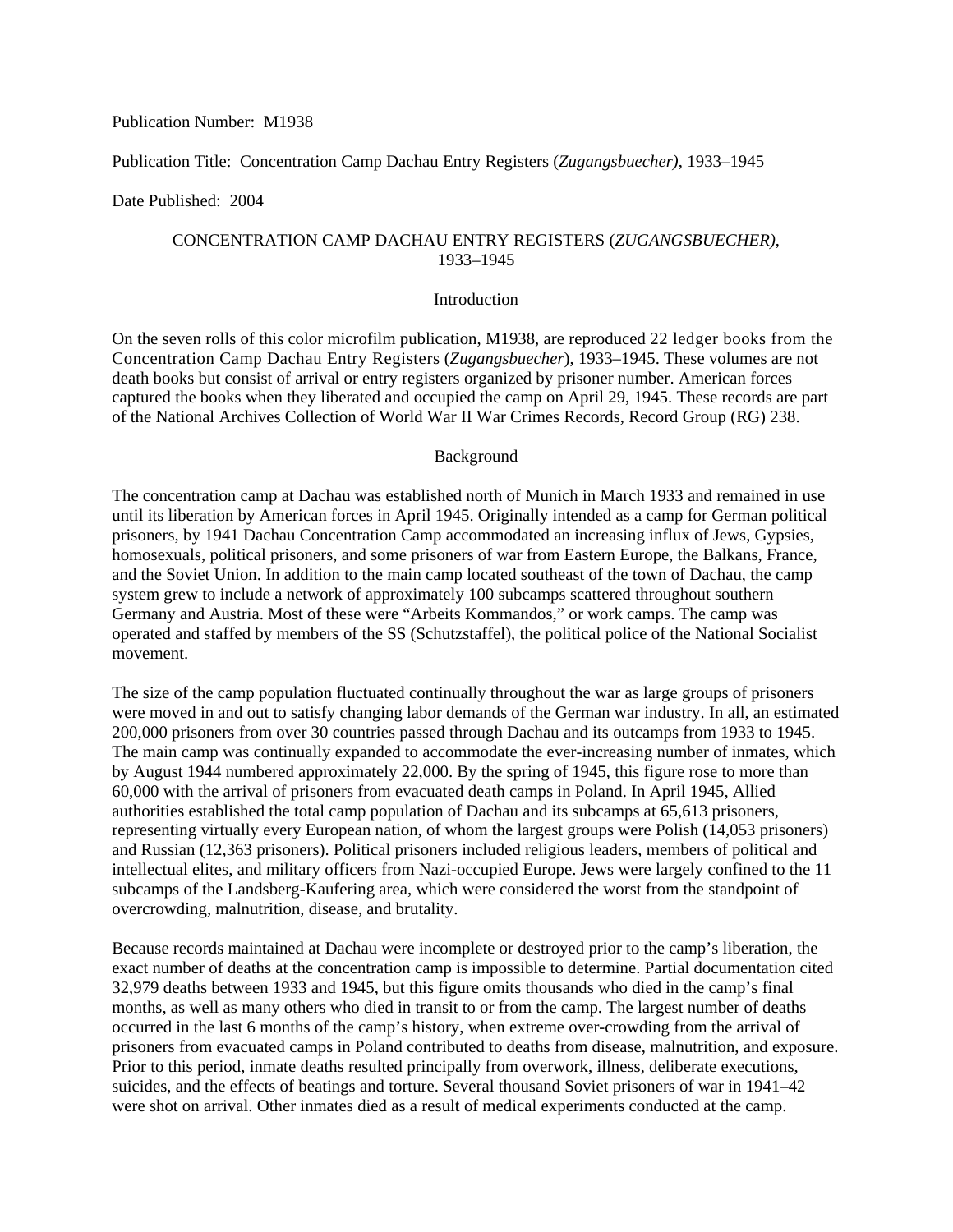#### Records Description

The inmate entry registers (*Zugangsbücher*) for Dachau Concentration Camp comprise 22 volumes for the period 1933–1945, organized into three chronological arrangements. The first two volumes, designated **IA/1 1–2**, provide alphabetically arranged name registers for 1933 and 1933–36, respectively, and both are reproduced on Roll 1. In the second volume, inmate entry numbers are also provided, although keyed to individual names and therefore not sequential. The next four volumes, designated **IA/2 1** through **IA/2 4**, list inmate entries nos. 12405 through 37575 for the period July 10, 1937–March 30, 1940 (the missing entry nos. 1–12404 presumably reflect the initial numbering system evident in the alphabetical register for 1933–36, as well as those incarcerated from January 1 to July 9, 1937). Volumes **IA/2 1** through **IA/2 3** are reproduced on Roll 1, Volume **IA/2 4** on Roll 2.

The remaining 16 volumes, designated **IA/4 1** through **IA/4 16**, list inmate arrivals under a new numbering system that continued for the remainder of the camp's history, April 4,1940–April 2,1945, with entry numbers 1 through 147536. In this last chronological segment, entry nos.  $1-2829$  and some subsequent numbers indicate long-term inmates already in the camp prior to April 1940, and these entry numbers have been cross-referenced to corresponding entry numbers for the same inmates from the earlier period. These cross-references also include entry numbers that refer to missing portions in the initial numbering system. In rare cases, cross-references are also provided for inmates who were subsequently released or transferred to other camps, and who were later rearrested or returned to Dachau. These 16 volumes are reproduced on Rolls 2 through 7.

The nature and extent of information provided vary according to period. The name lists in the volumes for 1933–36, for example, include each inmate's registry number, name, date and place of birth, date of incarceration, and detention category (in nearly all cases, noted simply as "Schutzhaft" or "Sch," protective custody). Where applicable, entries have been annotated to indicate the date of release. Entry registers for the 1937–40 period furnish such additional information as marital status, number of children, religion, nationality, occupation, and home address; the data contained in the detention category is more varied but abbreviated in format (e.g., "A.Z." for "Asoziales," asocial element; "J" for "Jude," Jewish; or "Sch Bifo" for "Schutzhaft Bibelforscher," protective custody – Jehovah's Witness). This expanded entry format continued until November 1942. Thereafter the information entered for each new inmate was shortened to provide only the entry number, date of arrival, name of inmate, nationality and/or detention category, date of birth, and home town or city. The date of arrival column here often includes a notation of major transports to Dachau from other camps or specific cities. Deaths of inmates are indicated by a cross and date of death, but these annotations generally appear only for inmates registered prior to November 1942. All entries are handwritten in ink. Some (especially for the 1933–36 period) are faint and difficult to read. Red, blue, and green colored pencil lines as well as regular pencil lines were drawn over particular inmate names while colored stars and check marks were entered next to others.

In contrast to the inmate entry registers for Buchenwald Concentration Camp, where names of deceased or transferred inmates were often erased and their entry numbers reused for new inmates, the *Zugangsbücher* for Dachau represent unique entry numbers for each individual registered on arrival at the camp. It is possible, however, that some prisoners sent to Dachau were not routinely registered, or arrived too close to the camp's liberation for accurate recording, and are therefore omitted from the registers. The final inmate entry on April 2, 1945, records only the registry number (147536) and name, although blank spaces for registry numbers 147537–148739 suggest that more inmate arrivals were expected. No name indexes to the entries are available.

Related Records

## NATIONAL ARCHIVES MICROFILM PUBLICATIONS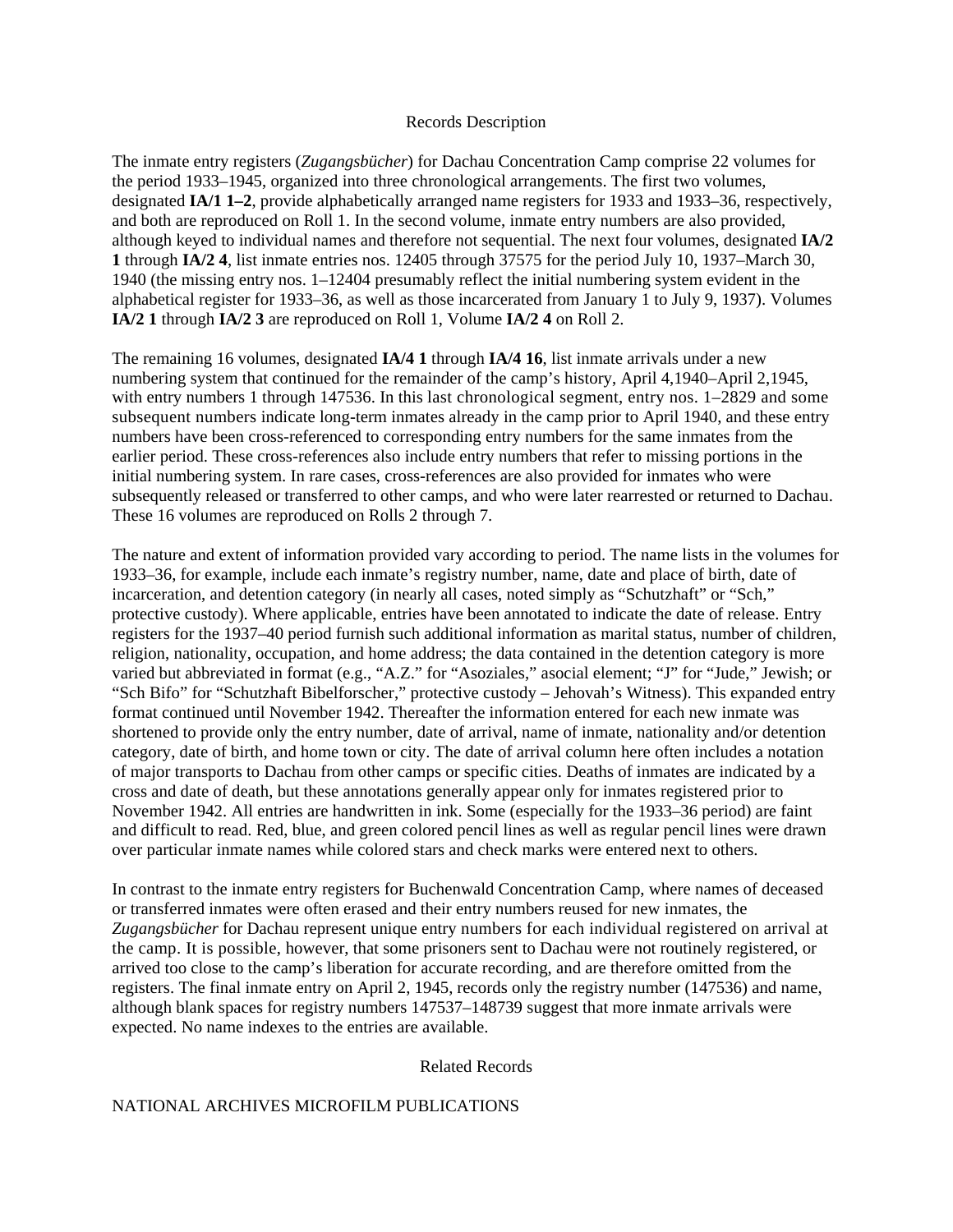U.S. military investigations and trial records document various aspects of internment at Concentration Camp Dachau including prisoner population, labor and work, food, clothing, housing, medical treatment, and Nazi atrocities. These documents are located in the following record groups:

Records of the Office of the Judge Advocate General (Army) (Record Group 153) and the Records of United States Army, Europe (Record Group 549)

- M1093, *United States of America* v. *Franz Auer et al., November 1943–July 1958* [Mühldorf case]
- M1139, *United States of America* v. *Johann Haider et al., September 3–12, 1947* [Haider case]
- M1173, *United States of America* v. *Michael Vogel et al., July 8–15, 1947*  [Mühldorf Ring (Vogel) Case]
- M1174, *United States of America* v. *Martin Gottfried Weiss et al., November 15–December 13, 1945*
- M1210, *United States of America* v. *Ernst Angerer et al., November 26– December 3, 1946*

National Archives Collection of Foreign Records Seized (Record Group 242) A3355, *Miscellaneous Lists and Registers of German Concentration Camp Inmates, Originated or Collected by the International Tracing Service, Arolsen, Germany* [note: listed by camp name] T175, *Records of the Reich Leader of the SS and Chief of the German Police* [Rolls 218–219]

## TEXTUAL RECORDS IN THE NATIONAL ARCHIVES

Proceedings of the Dachau trials held in Dachau by an American Military Tribunal in 1946-47 are located in the following:

File no. 12-226. Case Files, 1944–1949. War Crimes Branch. Records of the Office of the Judge Advocate General (Army), Record Group (RG) 153.

File nos. 000-50-2 to 000-50-2-121. War Crimes Case Files ("Cases Tried"), 1945–1949. Dachau. Records of the Headquarters, U.S. Army, Europe (USAREUR). War Crimes Branch. Records of United States Army, Europe, RG 549 (formerly part of RG 338).

*Guides to German Records Microfilmed at Alexandria, VA, No. 33, Records of the Reich Leader of the SS and the Chief of the German Police (Part II)* provides a description on pages 85, 87–88 of the information found on T175 as referenced above.